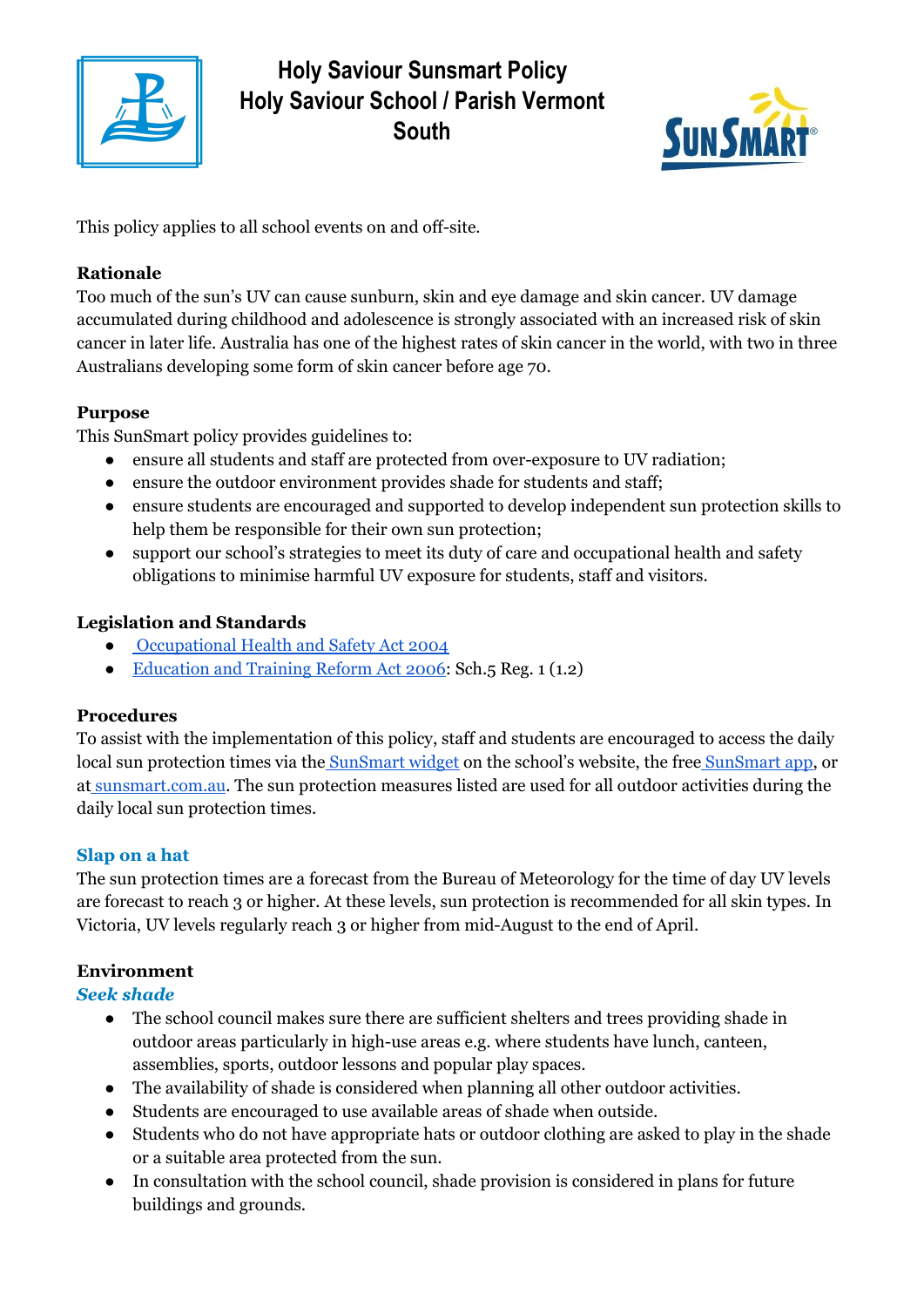● A shade assessment is conducted regularly to determine the current availability and quality of shade.

### **Behaviours**

### *Slip on sun protective clothing*

- Cool, loose-fitting, sun protective clothing made of densely woven fabric is included in our school uniform / dress code and sports uniform. It includes shirts with collars and elbow-length sleeves, longer dresses and shorts and rash vests or t-shirts for outdoor swimming.
- All students and staff wear hats that protect their face, neck and ears (legionnaire, broad-brimmed or bucket hat), whenever they are outside. Peak caps and visors are not considered a suitable alternative.

#### *Slop on sunscreen*

● Students provide their own SPF30 (or higher) broad-spectrum, water-resistant sunscreen. This is included on the school's booklist each year.

#### **AND / OR**

- The school supplies SPF30 (or higher) broad-spectrum, water-resistant sunscreen for staff and student's use.
- Sunscreen is applied in accordance with the manufacturer's directions (applied at least 20 minutes before going outdoors and reapplied every two hours, or more frequently if sweating or swimming).
- Strategies are in place to remind students to apply sunscreen before going outdoors (e.g. reminder notices, sunscreen monitors, sunscreen buddies).

### *Slide on sunglasses [if practical]*

• Where practical students wear close-fitting, wrap-around sunglasses that meet the Australian Standard 1067 (Sunglasses: Category 2, 3 or 4) and cover as much of the eye area as possible.

### **Learning**

- Programs on sun protection are included in the curriculum for all year levels.
- Students are encouraged to be involved in initiatives to promote and model sun protection measures to the whole school community.
- SunSmart behaviour is regularly reinforced and promoted to the whole school community through newsletters, school website/intranet, staff and parent meetings, school assemblies, student and teacher activities and at student enrolment/new staff orientation.

#### **OHS**

- As part of OHS UV risk controls and role-modelling, staff, families and visitors:
- wear a sun protective hat, covering clothing and, if practical, sunglasses;
- apply sunscreen; and
- seek shade whenever possible.

### **Monitoring and review**

The school council and staff monitor and review the effectiveness of the SunSmart policy and revise the policy when required (at least once every three years) by completing a policy review and membership renewal with SunSmart at [www.sunsmart.com.au.](http://www.sunsmart.com.au/)

The SunSmart policy is available to staff, students, families and visitors.

#### *Next policy review: 2020*